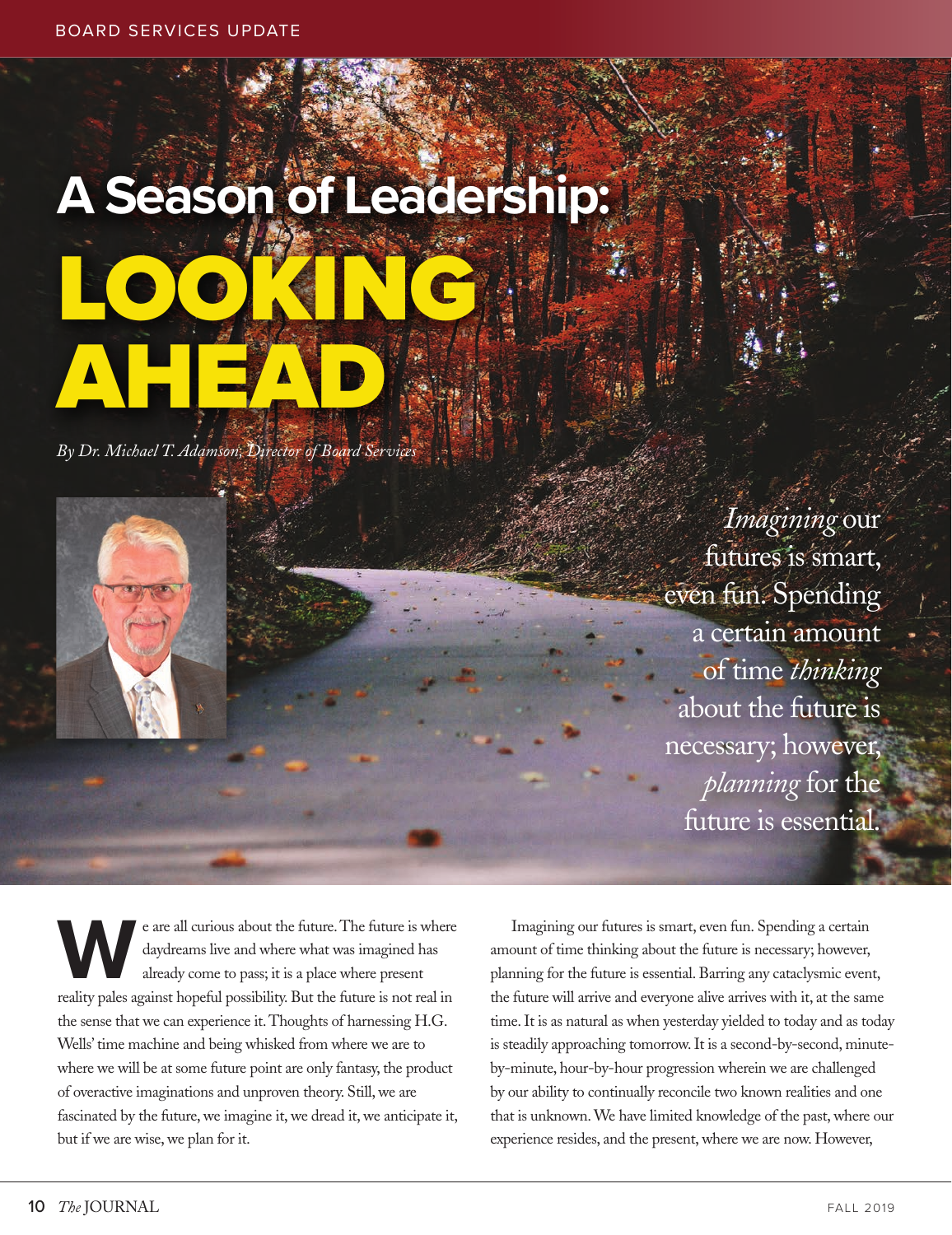we have no experience in the future. Consequently, we anticipate, we guess, and we use the knowledge accumulated from the past to provide a sense of security as we depart the present and step into the future. Thankfully, for the most part, that works.

Experience teaches that many things about the future are predictable and we regularly adjust our predictions based upon what the past and present teach. An objective reflection, from today to yesterday provides a picture anchored in perfect hindsight and affords the means to anticipate what tomorrow holds if it follows a similar pattern to other days we have experienced. Occasionally, our predictions, based on past experiences, do not unfold according to plan and for reasons that fail to follow rhyme or reason. That possibility encourages caution and rethinking plans to possibly uncover some flaw in our prediction logic or to catalog additional information to augment future predictions.

The future is much like a tapestry that is being woven using threads of circumstance, opportunity, desire, and experience. Without a pattern to guide the weaving process, there is minimal confidence that the results will be pleasing. However, if you execute a plan following intentional steps and following the right steps and correct threads, the resulting pattern is more likely to be what you envisioned it would be. Likewise, if you do nothing, any future you have envisioned will likely not materialize as you have imagined. The best insurance for a future that ultimately unfolds as we imagine it can or as we believe it should, is to effectively plan and develop present strategies that encourage a specific future result. The strategies and action plans developed, executed, and completed in the present increase the predictability of the future we want to impact. So, while the future can never be forecast with absolute accuracy, we improve those odds through specific plans that effectively guide our present into the future we have imagined can be.

This type of planning follows a relatively simple process, but it has the potential to impact our futures immensely over a short period of time and immeasurably over a lifetime. However, it requires a certain amount of discipline to effectively usher a dream into reality, but not all dreams are worthy of pursuing; they must be realistic. No matter how much I have dreamed of flying under my own power like a bird, that dream is not realistic. There are sound, logical reasons why my flying like a bird is never going to happen and blindly pursuing that dream is a waste of time and resource that could be applied towards something that is attainable.

I am not suggesting that lofty dreams or goals are not worth pursuing, but they do need to be possible, plus the pursuit and

completion of those goals needs to fulfill some reasonable, future promise that moves us in the direction we want, or know we need, to travel. Our actions should always be measured against their future implications. Without the knowledge that what we are pursuing is purposely leading us in a particular direction and to realize anticipated results, we are largely wasting our time. Goals that are the object of specific action plans may be complex, requiring many steps to complete, or much simpler, requiring minimal plans or actions to complete. Regardless, whether action plans are designed to fully complete a goal, or only to advance one more rung towards completion of a more complex goal, each is important if they have been determined significant to the envisioned future.

This type of work is extremely important for school board members and superintendents. In today's politically charged educational atmosphere and with increasing constraints in every aspect of school leadership and governance, thoughts about the future are often sidelined because of present circumstances and events. Putting out fires has been added to the job description of board members and school administrators to the degree that there





317-639-0330 Ext. 109 madamson@isba-ind.org